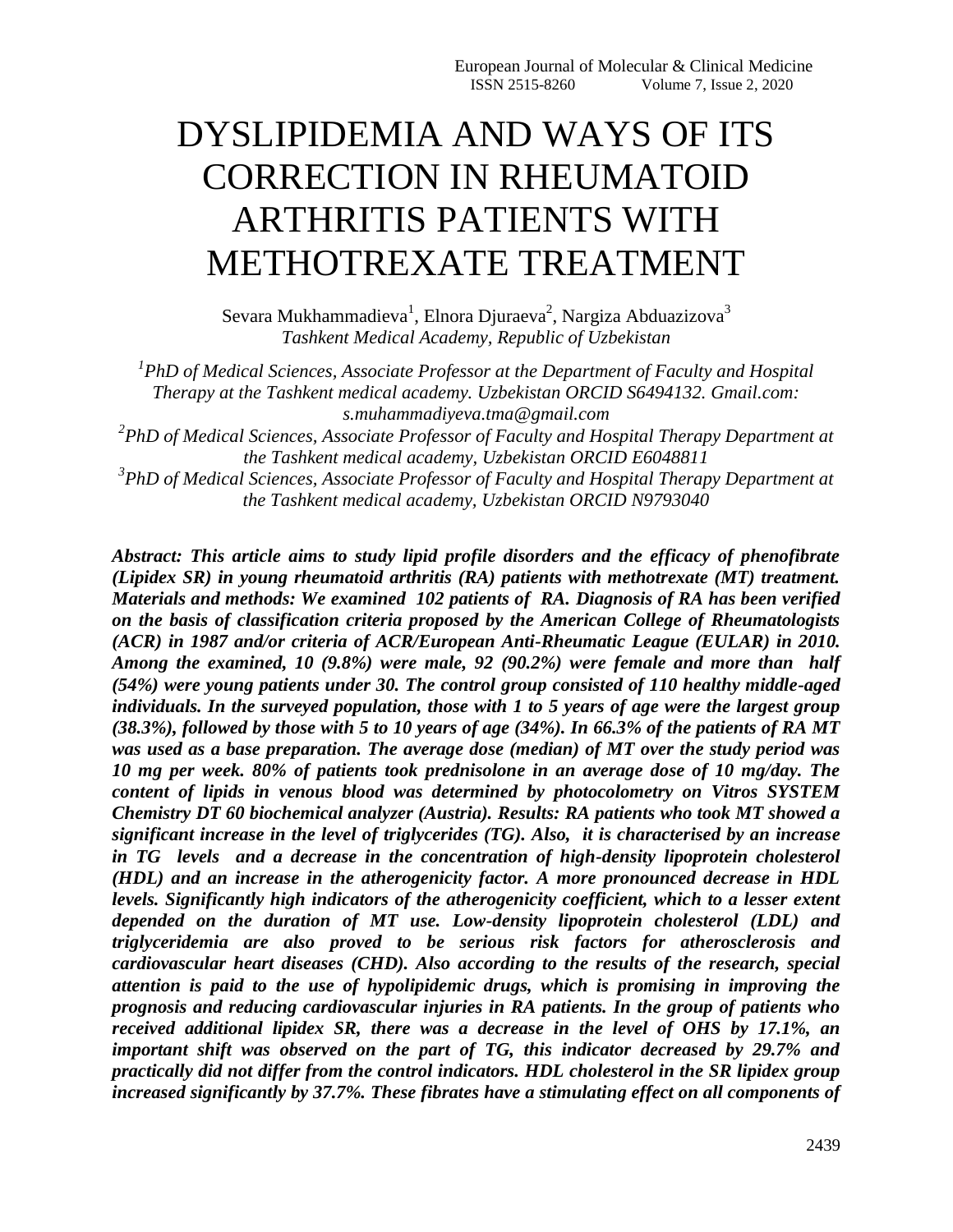*atherogenic dyslipidemia and can mitigate the risk of cardiovascular disasters in RA. Conclusion. Thus, in RA patients of young age when using MT there is a reliable increase in the level of Tg, Cholesterol VLDL, a decrease in Cholesterol HDL with an increase in the atherogenicity coefficient, which indicates the proatherogenic effect of the MT base drug against the background of a pronounced fatty hepatosis of the liver. Fibrates have a favorable*  effect on all components of atherogenic dyslipidemia and can reduce the risk of *cardiovascular disasters in RA.*

## *Keywords: rheumatoid arthritis, dyslipidemia, diagnostics, treatment, methotrexate, statins, fibrates.*

Rheumatoid arthritis (RA) - chronic autoimmune disease with a polygenic predisposition, leading to erosive and destructive changes in the peripheral joints and accompanied by lesions of internal organs and cardiovascular complications. Until recently, many experts believed that RA, resulting in early disability, was not a cause of premature death (1). Recent clinical researches show the necessity to change the attitude of physicians to the assessment of prognosis for life in this category of patients. The analysis of the structure of mortality of RA patients has led to the understanding of the fact that the cause of premature death in half of them are diseases of the cardiovascular system associated with atherosclerotic vascular lesions, rather than with rheumatic lesions of the heart structures [1,2].

The concept of risk factors for the development of cardiovascular disasters has some peculiarities in relation to RA patients. Along with traditional factors, such as age, sex, dyslipidemia, additional risk factors in patients of this group should be taken into account [3-5]. This is a chronic inflammatory background, a side effect of glucocorticosterides leading to atherogenic changes in the lipid spectrum. The lipid spectrum in RA patients is characterized by an increase in triglyceride levels (TG) and a decrease in the concentration of high-density lipoprotein cholesterol (HDL), an increase in the atherogenicity factor. It was also proved that high levels of Cholesterol LDL and triglyceridemia are serious risk factors for atherosclerosis and CHD [6,7].

Such peculiarity of the ratio of lipoprotein fractions is typical for inflammatory diseases, the prescription of prednisolone also plays a certain role.

There is evidence that, besides the hypolipidemic effect, statins also have antiinflammatory and immunomodulatory effects. These effects are manifested in the reduction of C-reactive protein, which plays an important role in chronic inflammatory diseases, particularly in RA. The results of several randomized studies earlier showed a modest effect of statins in reducing the activity of the inflammatory process in RA. However, large-scale trials have not confirmed the efficacy of using statins to treat this disease (8).

In addition to statins, fibroic acid derivatives (fibrates) have been used in the treatment of dyslipidemia in clinical practice for over 60 years. Fibrates activate the nuclear receptors of PPAR-a (peroxisome proliferator-activated receptor) hepatocytes, which through a number of complex mechanisms increases the activity of lipoproteinlipase. Fibrates mainly reduce the level of an empty stomach TG, moderately reduce the level of cholesterol LDL, increase the level of cholesterol HDL. They also change the composition of small atherogenic particles of LDL, as a result of which the latter are enlarged and their atherogenicity decreases. Finally, fibrates stimulate the reverse transport of cholesterol and increase bile acid synthesis in the liver.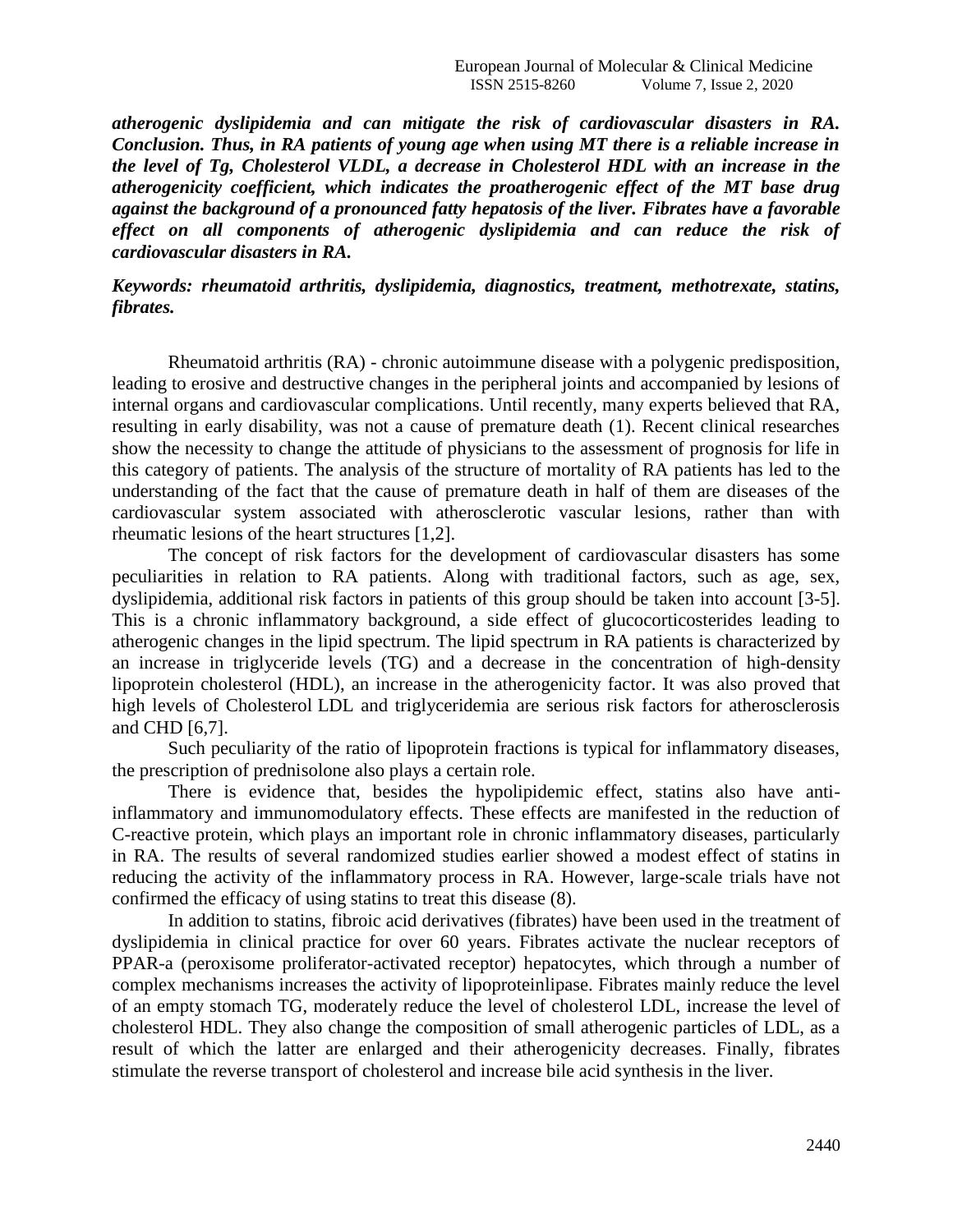The main indications for prescription of fibrates are dyslipoproteidemia of IIb, IV, V types in combination with low level of cholesterol LDL in patients with metabolic syndrome, diabetes mellitus of type 2, familial combined hyperlipidemia and familial endogenous hypertriglyceridemia (HTG) [8].

Against the background of intensive research and increasing use of statins in modern medicine, fibrates appeared as if "in the shadows". However, with the accumulation of epidemiological data and clinical experience, it becomes clear that the final refusal to study and use fibrates would be premature.

Numerous studies emphasize the important role of traditional risk factors in the development of atherosclerotic vascular lesions in RA. According to our data, hyperlipidemia/dyslipidemia is the most frequent risk factor for cardiovascular diseases in young RA patients.

**Objective**: To study lipid profile disorders and efficacy of phenofibrate (Lipidex SR) in young RA patients with methotrexate (MT) treatment.

**Materials and methods of research**: We examined 102 patients of RA who are inpatient in the rheumatology department of the first clinic of Tashkent Medical Academy. Diagnosis of RA has been verified on the basis of classification criteria proposed by the American College of Rheumatologists (ACR) in 1987 and/or criteria of ACR/European Anti-Rheumatic League (EULAR) in 2010. The control group consisted of 110 healthy middle-aged individuals.

Among the examined, 10 (9.8%) were male, 92 (90.2%) were female and more than half (54%) were young patients under 30. The age approach for younger patients was related to taking into account the increase in cardiovascular disease in older patients.

In the surveyed population, those with 1 to 5 years of age were the largest group (38.3%), followed by those with 5 to 10 years of age (34%).

In 66.3% of the patients of RA MT was used as a base preparation. The average dose (median) of MT over the study period was 10 mg per week. 80% of patients took prednisolone in an average dose of 10 mg/day.

The lipid spectrum indicators were analyzed in the examined patients who received MT during 3 years.

The content of lipids in venous blood was determined by photocolometry on Vitros SYSTEM Chemistry DT 60 biochemical analyzer (Austria).

**The results of the research.** The indices of lipid metabolism in the general population of RA patients are presented in Table 1.

| Tavic T., Effig profile murces in patients Theuniatoru artificitis (1912-111) |                        |                                 |  |  |  |  |  |  |  |
|-------------------------------------------------------------------------------|------------------------|---------------------------------|--|--|--|--|--|--|--|
| <b>Indicators</b>                                                             | Control $(n=110)$      | <b>RA</b> patients<br>$(n=102)$ |  |  |  |  |  |  |  |
| <b>General Cholesterol</b>                                                    | 4,82<br>$\pm$ 0.331    | $0.250*$<br>5,87<br>土           |  |  |  |  |  |  |  |
| <b>TG</b>                                                                     | 1,90<br>0.072<br>$\pm$ | $\pm$ 0.224*<br>2,61            |  |  |  |  |  |  |  |
| Cholesterol LDL                                                               | 1,24<br>0,130<br>$\pm$ | $0.231*$<br>2,17<br>$\pm$       |  |  |  |  |  |  |  |
| Cholesterol HDL                                                               | 2,21<br>$\pm$ 0.141    | $0.152*$<br>0.92<br>$\pm$       |  |  |  |  |  |  |  |
| Cholesterol VLDL                                                              | 0.67<br>0.050<br>土     | $0.064*$<br>1,03<br>$\pm$       |  |  |  |  |  |  |  |
| Atherogenicity ratio                                                          | 1,79<br>1,048<br>$\pm$ | 3,41<br>0.645<br>$\pm$          |  |  |  |  |  |  |  |

Table 1.: **Lipid profile indices in patients' rheumatoid arthritis (M±m)**

*Note: \* P<0.01 valid difference with control group*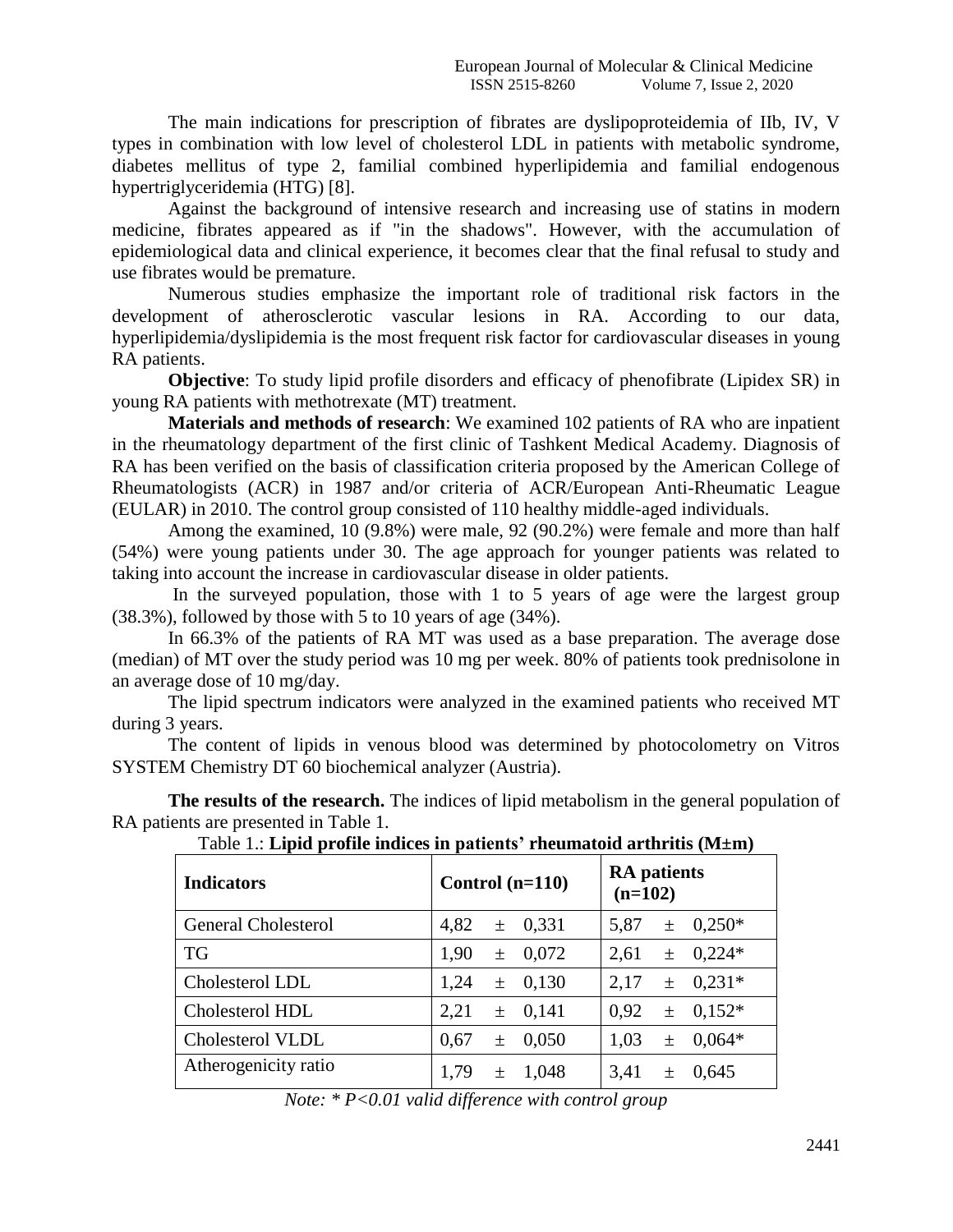As can be seen from the table, the study of the lipid profile in the main group showed an increase in the amount of total serum cholesterol by 17.9%; triglycerides by 27%; Cholesterol LDL by 43%, with Cholesterol HDL decreasing by 58%; atherogenicity ratio in the population increased 1.9 times. It is known that reduction of Cholesterol HDL is a serious risk factor of atherosclerosis development.

|                      |                   | Age $(y.o.)$           |      |       |                        |      |       |          |
|----------------------|-------------------|------------------------|------|-------|------------------------|------|-------|----------|
| <b>Indicators</b>    | Control $(n=110)$ | 20-30 y.o.<br>$(n=48)$ |      |       | 30-40 y.o.<br>$(n=47)$ |      |       |          |
| General cholesterol  | 4,82<br>$\pm$     | 0,331                  | 5,11 | $\pm$ | 0,137                  | 5,61 | $\pm$ | 0,440    |
| <b>TG</b>            | 1,90<br>$+$       | 0,072                  | 2,14 | $\pm$ | 0,179                  | 2,71 | $\pm$ | $0.421*$ |
| Cholesterol LDL      | 1,24<br>$\pm$     | 0,130                  | 1,56 | $\pm$ | 0,257                  | 2,13 | $\pm$ | $0,204*$ |
| Cholesterol HDL      | 2,21<br>$\pm$     | 0,141                  | 0.97 | $\pm$ | $0.299*$               | 0,89 | $\pm$ | $0,139*$ |
| Cholesterol VLDL     | 0,67<br>土         | 0,050                  | 0,94 | $\pm$ | $0,108*$               | 1,64 | $\pm$ | $0,065*$ |
| Atherogenicity ratio | 1,79<br>$\pm$     | 1,348                  | 2,63 | $\pm$ | $0.542*$               | 3,62 | 士     | $1,169*$ |

We have also analyzed lipid spectrum indicators in RA patients in the age aspect (Table 2). Table 2: **Age-related lipid profile of rheumatoid arthritis patients (M±m)**

*Note: \* P<0.05 valid difference with control group*

As can be seen from the table above, lipid metabolism indices depended on the age of patients. Thus, the most reliable difference was noted for Cholesterol VLDL ( $P < 0.05$ ). Other indicators had an upward trend: General cholesterol - by 9%, TG - by 26.6%, Cholesterol LDL by 27%, while Cholesterol HDL, on the contrary, was low in older persons than in the age of 20- 30 years (by 8.3%) and, accordingly, the atherogenicity coefficient was significantly higher in persons aged 30-40 years (27.3%). This situation in RA patients is somewhat incompatible with the data of healthy people. This is probably due to the rapid onset and rapid progression of the disease, especially with seropositive forms.

In this context, age, in the disease's debut, is also of interest, as physiological changes in the lipid profile are not observed or are minimal at younger ages.

According to the analysis of these indicators, at the age of 17-20 years (the juvenile form of RA is not included in the study) the increase of the ECS by 7.7% and the increase of the lipidtriglyceride high-atherogen fraction by 41.1% were observed in comparison with the control, although other fractions have changed insignificantly (Table 3).

| Table 3: Lipid profile indices in rheumatoid arthritis patients depending on age, debut |  |
|-----------------------------------------------------------------------------------------|--|
| disease $(M \pm m)$                                                                     |  |

|                   |                   | age, onset of illness (years) |                          |                    |  |
|-------------------|-------------------|-------------------------------|--------------------------|--------------------|--|
| <b>Indicators</b> | Control $(n=110)$ | under 20 years                | $20 - 30$<br><b>y.o.</b> | 30-40 y.o $(n=12)$ |  |
|                   |                   | old $(n=30)$                  | $(n=60)$                 |                    |  |
| General           | $4,82\pm0,331$    | $5,19\pm0,314$                | $5,23\pm0,146$           | $5,90\pm0.262**$   |  |
| cholesterol       |                   |                               |                          |                    |  |
| <b>TG</b>         | $1,90\pm0,072$    | $3,23\pm0,582*$               | $2,41\pm0,258$           | $2,61\pm0,393$     |  |
| Cholesterol LDL   | $1,24\pm0,130$    | $1,89 \pm 0,483$              | $2,35\pm0,258*$          | $3,07\pm0,388*$    |  |
| Cholesterol HDL   | $2,21\pm0,141$    | $1,02\pm0,462$                | $0,88\pm0,240*$          | $0.64 \pm 0.204*$  |  |
| Cholesterol       | $0.67 \pm 0.050$  | $1,48\pm0,107*$               | $1,1\pm0.084$            | $1,19\pm0,087*$    |  |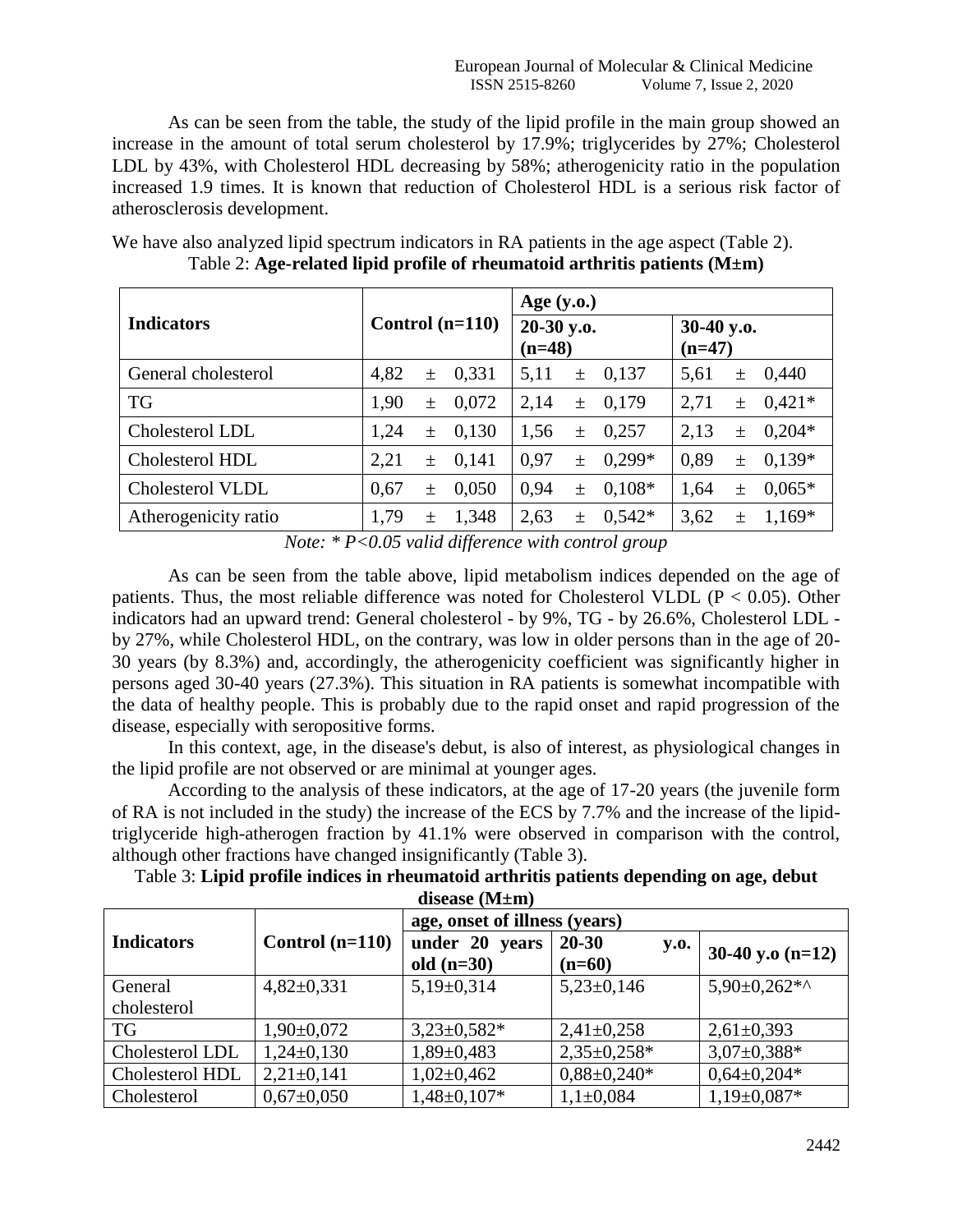European Journal of Molecular & Clinical Medicine<br>ISSN 2515-8260 Volume 7, Issue 2, 2020 Volume 7, Issue 2, 2020

| <b>VLDL</b>    |                  |                |                |                |
|----------------|------------------|----------------|----------------|----------------|
| Atherogenicity | $1,79 \pm 1,348$ | $2,85\pm0,321$ | $3,44\pm0,394$ | $4,19\pm0,287$ |
| ratio          |                  |                |                |                |

*Note: \* P<0.05 valid difference with control group*

 *^ P<0.05 reliable difference between groups of onset age 20-30 and 30-40 years old*

It proves the opinion of E.L. Nasonov and others that the defeat of the cardiovascular system starts from the moment of the development of the RA. From this stance, the dependence of lipid shifts on disease duration is of practical interest (Table 4).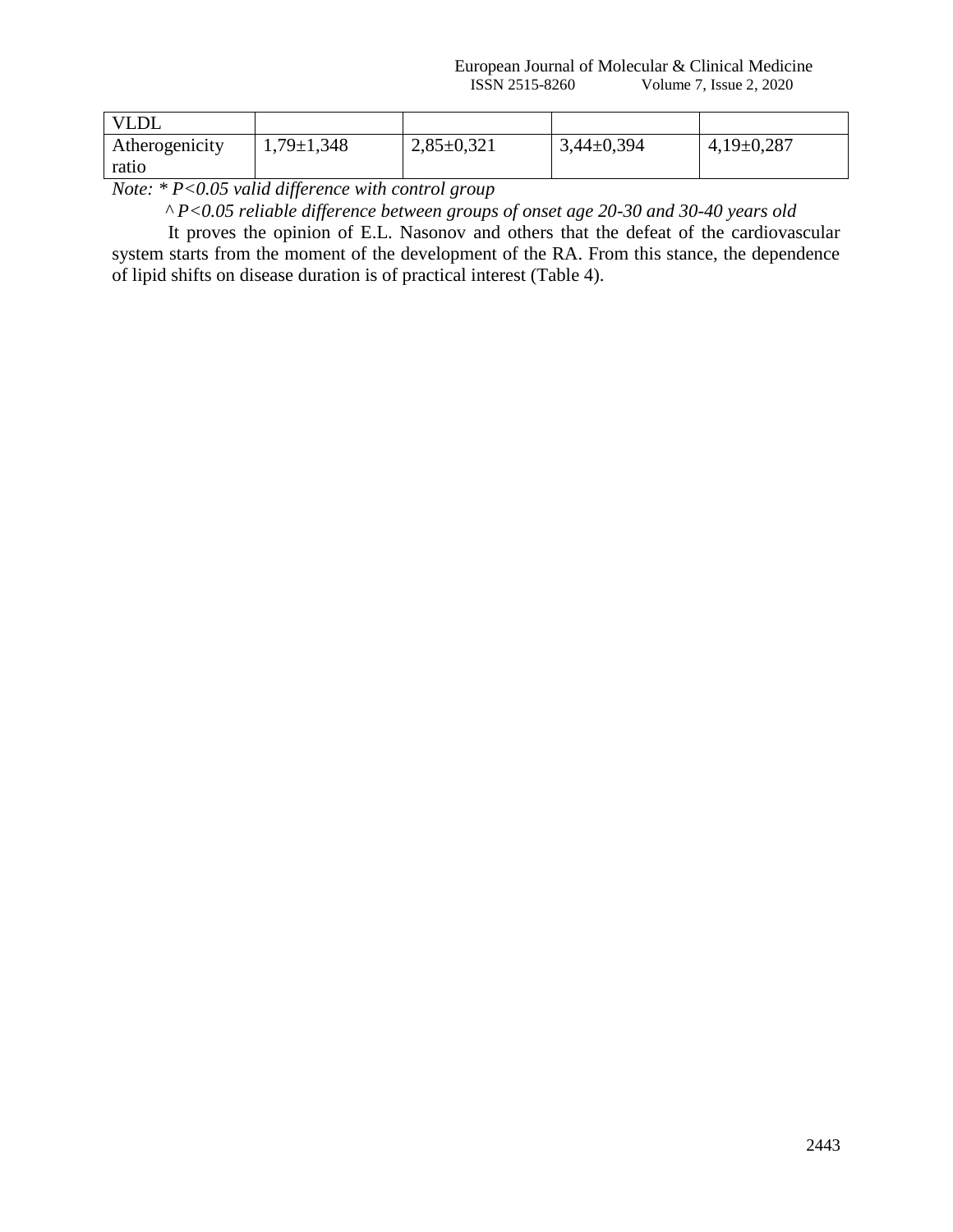|                      | <b>Control</b>   | disease history (years)  |                       |                        |                                |  |  |  |
|----------------------|------------------|--------------------------|-----------------------|------------------------|--------------------------------|--|--|--|
| <b>Indicators</b>    | $(n=110)$        | Up to 1 year<br>$(n=17)$ | 1-5 years<br>$(n=39)$ | 5-10 years<br>$(n=34)$ | More than 10 years<br>$(n=12)$ |  |  |  |
| General cholesterol  | $4,82 \pm 0,331$ | $4,80 \pm 0,252$         | $4,93 \pm 0,265$      | $5,33 \pm 0,342$       | $5,76 \pm 0,471$               |  |  |  |
| TG                   | $1,90 \pm 0,072$ | $2,42 \pm 0,481$         | $2,04 \pm 0,347$      | $2,79 \pm 0,244*$      | $3,75 \pm 0,189$ *^*           |  |  |  |
| Cholesterol LDL      | $1,24 \pm 0,130$ | $1,88 \pm 0,447$         | $2,16 \pm 0,791$      | $2,33 \pm 0,264$       | $2,49 \pm 0,887$               |  |  |  |
| Cholesterol HDL      | $2,21 \pm 0,141$ | $0.81 \pm 0.519$         | $0.83 \pm 0.235*$     | $0.73 \pm 0.221*$      | $0.54 \pm 0.113*$              |  |  |  |
| Cholesterol VLDL     | $0.67 \pm 0.050$ | $1,11\pm,135*$           | $0.93 \pm 0.033*$     | $1,27\pm0,068$         | $1,72 \pm 0,040$ *•            |  |  |  |
| Atherogenicity ratio | $1,79 \pm 1,348$ | $3,25 \pm 0,341$         | $3,45 \pm 0,126$      | $4,08 \pm 0,551$       | $4,74 \pm 0,620$ <sup>*</sup>  |  |  |  |

## Table 4: **Indexes of lipid fractions in patients with rheumatoid arthritis depending on the age of the disease (M±m)**

*Note: \* P<0.05 valid difference with control group*

*^ P < 0.05 reliable difference with the group of prescription of disease up to 1 year*

*- P<0.05 reliable difference with the group of 1 to 5 years' old*

*+P < 0.01 reliable difference with the group of 1 to 5 years' old*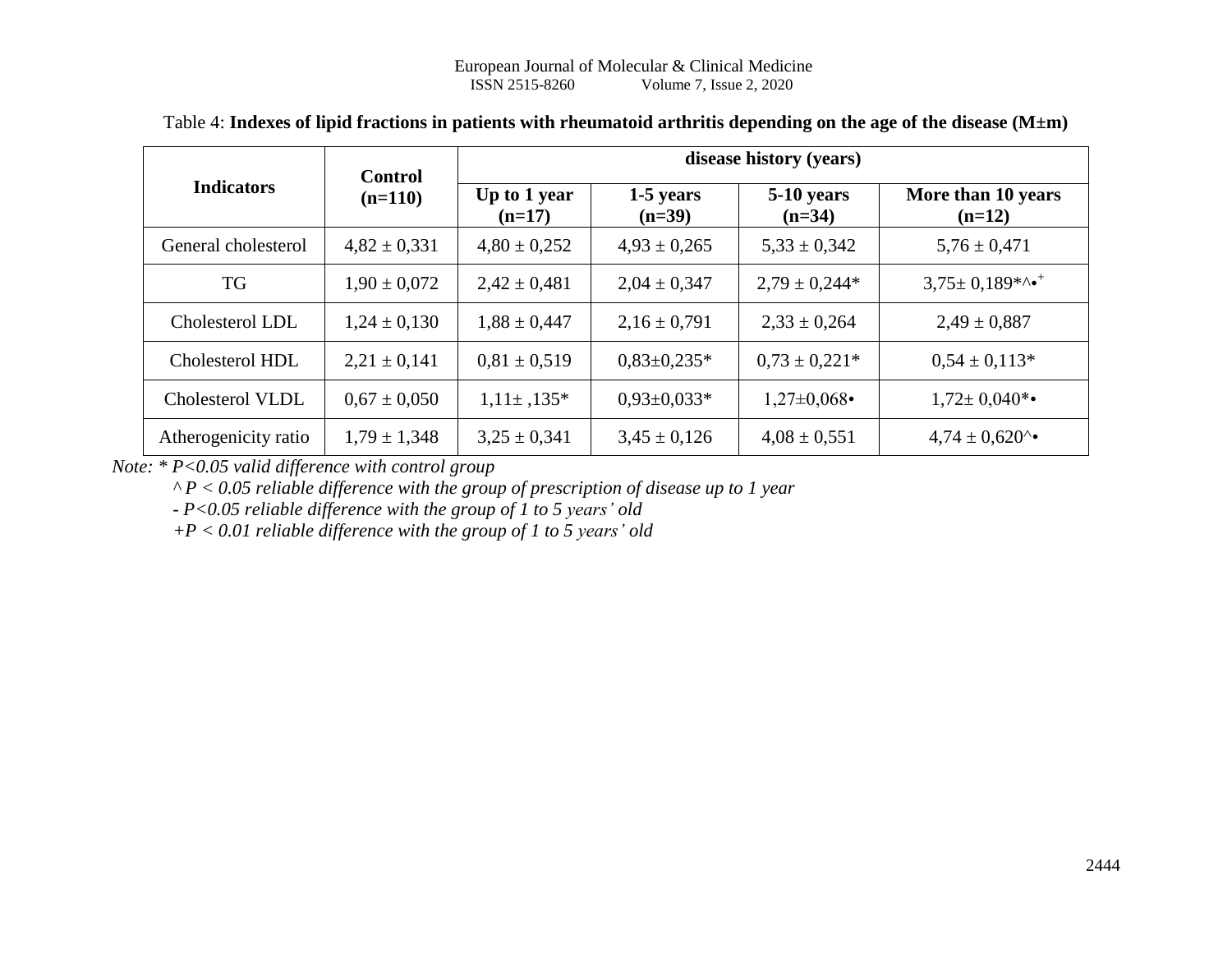According to the data presented in the table, with the limitation period up to 1 year, there was a selective increase of Tg by 15%, increasing in parallel with the increase of the disease limitation period, achieving reliable differences not only with the control, but also with the initial period of RA. Very pronounced and in most cases reliable decrease was noted in the indicators of Cholesterol HDL (P<0,05), which indicates the emergence of stable dyslipidemia against the background of relatively calm situation on the part of atherogenicity coefficient indicators. Consequently, the duration of the disease affects the lipid profile more negatively than the age of the patient.

The severity of the RA flow and the prognosis of the disease largely depend on the presence of rheumatoid factor in the blood of RA patients. Rheumatoid factor is an aggregated pathological immunoglobulin G, which carries a degree of immunoactivity. In the study of the blood lipid spectrum of RA patients, some differences in the lipidogram were also found depending on the seroprinciple belonging (Table 5).

|                            |      |       | <b>Immunological affinity</b> |                          |       |                          |      |       |           |
|----------------------------|------|-------|-------------------------------|--------------------------|-------|--------------------------|------|-------|-----------|
| <b>Indicators</b>          |      |       | Control $(n=110)$             | seropositive<br>$(n=67)$ |       | seronegative<br>$(n=35)$ |      |       |           |
| General<br>cholesterol     | 4,82 | $\pm$ | 0,331                         | 5,35                     | $\pm$ | 0,510                    | 5,17 | $\pm$ | 0,445     |
| TG                         | 1,90 | $\pm$ | 0,072                         | 2,65                     | $\pm$ | $0.289*$                 | 2.39 | $\pm$ | $0,245*$  |
| Cholesterol LDL            | 1,24 | $\pm$ | 0,130                         | 1,89                     | 土     | $0,366*$                 | 1,62 | $\pm$ | 0,290     |
| Cholesterol HDL            | 2,21 | $\pm$ | 0,141                         | 0.90                     | $\pm$ | $0.207*$                 | 1,32 | 土     | $0.184**$ |
| Cholesterol<br><b>VLDL</b> | 0.67 | $\pm$ | 0.050                         | 1,46                     | 土     | $0.079**$                | 1,06 | 土     | 0,059     |
| Atherogenicity<br>ratio    | 1,79 | $\pm$ | 1,348                         | 3,87                     | $\pm$ | $0.21*$                  | 2.76 | 土     | $0.012**$ |

Table 5: **Dependence of blood lipid spectrum in patients with rheumatoid arthritis depending on immunological affiliation (M±m)**

*Note: \* P<0.05 valid difference with control group*

 *^ P<0,05 reliable difference between seropositive and seronegative groups*

It should be noted that no reliable differences were found in the content of General cholesterols, also in Tg, Cholesterol LDL s, whereas in the content of Cholesterol HDLs there was a reliable decrease by 1.4 times ( $P < 0.05$ ), and an increase in Cholesterol VLDLs by 1.4 times ( $P < 0.05$ ), which indicates an imbalance towards an increase in the risk of atherogenicity and is also confirmed by a 20% increase in the atherogenicity factor.

Taking into account the fact that against the background of MT therapy in RA patients hyper- and dyslipidemia, which is a proatherogenic factor, increases, we studied the efficacy of phenofibrate (lipidex SR, 250 mg), which acts along with other fractions for atherogenic hypertriglyceridemia. IIB-IV type of dyslipidemia according to Fredrikson was performed in 68 patients who received prolonged MT more often.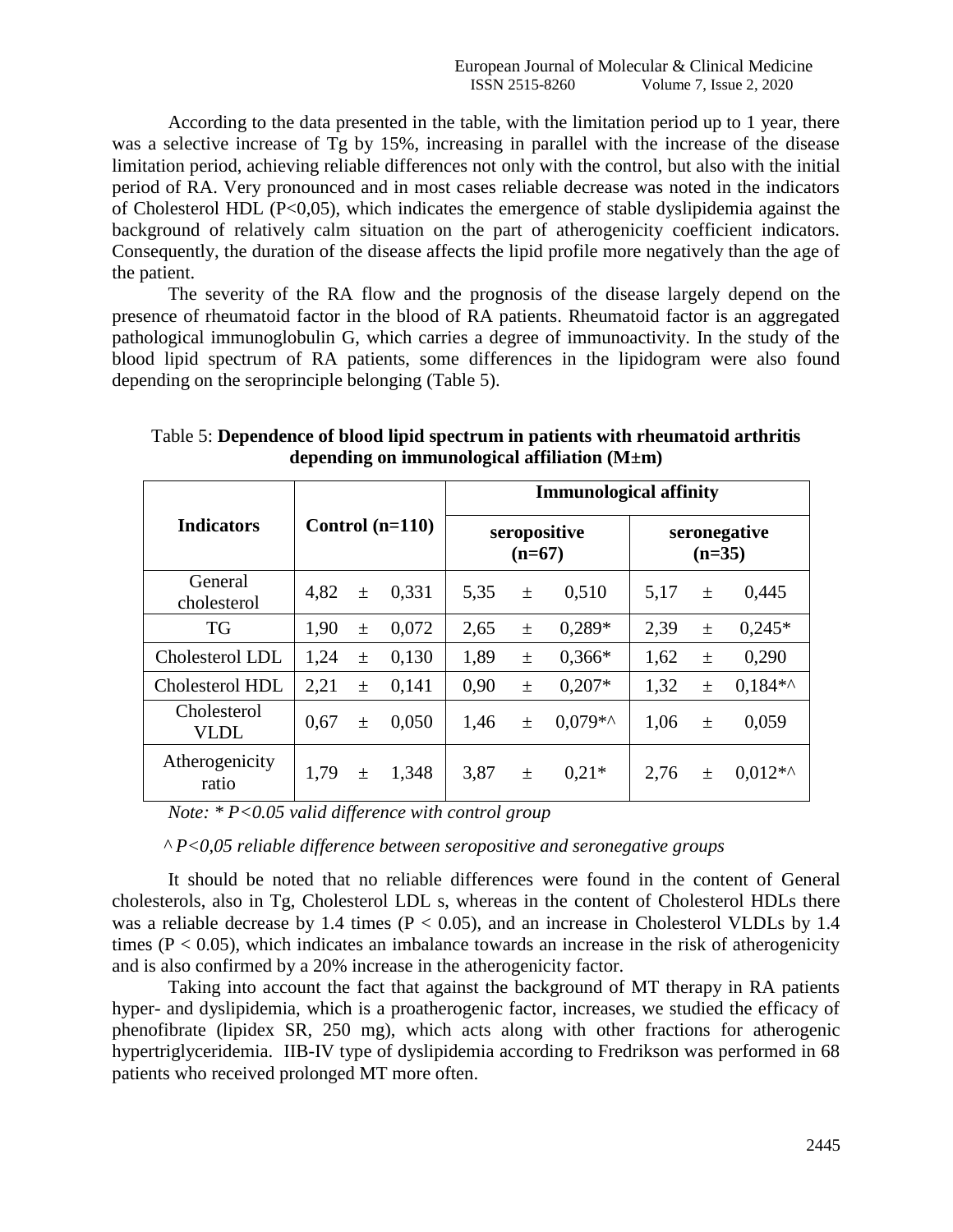Fat hepatosis was also detected in 58% of the RA patients receiving MT, during the ultrasound of the liver.

Patients receiving MT were divided into 2 groups: Group I (n=30) - patients receiving MT + phenofibrate (SR lipidex) of 250 mg 1 time in the evening after meals for 1 month, Group II (n=38) - patients receiving MT (without phenofibrate).

The study on the dynamics of lipid metabolism indices revealed the following (Table 6): the group of patients receiving lipidex SR showed a 17.1% decrease in the level of General cholesterol  $(P<0.05)$ , while this index increased in the 2nd group by 18.9% compared to the control (P<0.05). An important shift was observed on the part of TG in Group I, this indicator compared to Group II has decreased by  $29.7\%$  (P<0.05) and practically did not differ from the control indicators (Table 6).

| <b>Indicators</b>    | Control $(n=110)$ | <b>MT</b><br>$(n=38)$ | $MT+$ pheno-<br>fibrate $(n=30)$ |  |  |
|----------------------|-------------------|-----------------------|----------------------------------|--|--|
| General cholesterol  | 4,82              | $0.130*$              | $0.210^{\circ}$                  |  |  |
|                      | 0.331             | 5.94                  | 4,92                             |  |  |
|                      | $\pm$             | $\pm$                 | 土                                |  |  |
| TG                   | 0,072             | $0.320*$              | $0.012^$                         |  |  |
|                      | 1,90              | 2.73                  | 1,92                             |  |  |
|                      | $\pm$             | $\pm$                 | 土                                |  |  |
| Cholesterol LDL      | 0,130             | $0.210*$              | $0.219*$                         |  |  |
|                      | 1,23              | 3.03                  | 2.69                             |  |  |
|                      | $+$               | $\pm$                 | 土                                |  |  |
| Cholesterol HDL      | 2,21              | 0.75                  | $0.115**$                        |  |  |
|                      | 0,141             | $0.114*$              | 1,18                             |  |  |
|                      | $+$               | $\pm$                 | $\pm$                            |  |  |
| Cholesterol VLDL     | 0,050             | 0.91                  | 0,219                            |  |  |
|                      | 0.67              | 0,041                 | 0.78                             |  |  |
|                      | $\! + \!\!\!\!$   | $\pm$                 | 土                                |  |  |
| Atherogenicity ratio | 1,348             | 4,24                  | $0.826^{\wedge}$                 |  |  |
|                      | 1.79              | $0.140*$              | 1,67                             |  |  |
|                      | $^{+}$            | $\pm$                 | 土                                |  |  |

Table 6: **Impact of phenofibrate on lipid indicators rheumatoid arthritis (M±m) patients**

*Note: \* - valid difference with control group*

*^ - reliable difference between groups of MT and MT+ phenofibrate*

In the I group decrease of Cholesterol LDL indexes was noted by 11%, Cholesterol HDL in the I group - by 37,7% ( $P<0,05$ ). At the same time, if in Group II the atherogenicity coefficient increased by 4,6 times, then in Group I, on the contrary, reliably decreased in comparison with Group II by 60,6% (P<0,05) (Fig. 1).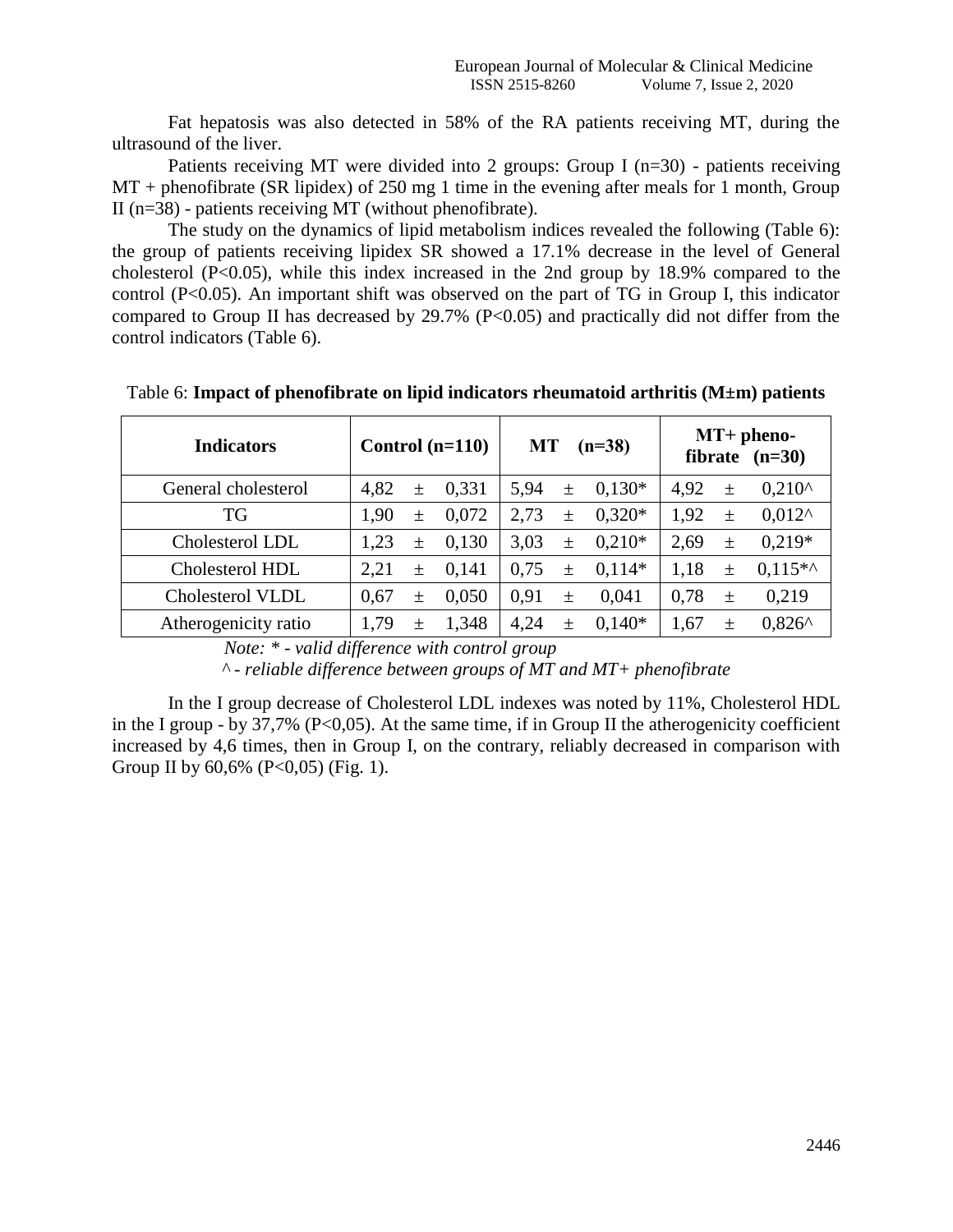

Fig. 1. Comparative efficacy of phenofibrate (SR lipidex) in rheumatoid arthritis patients with methotrexate treatment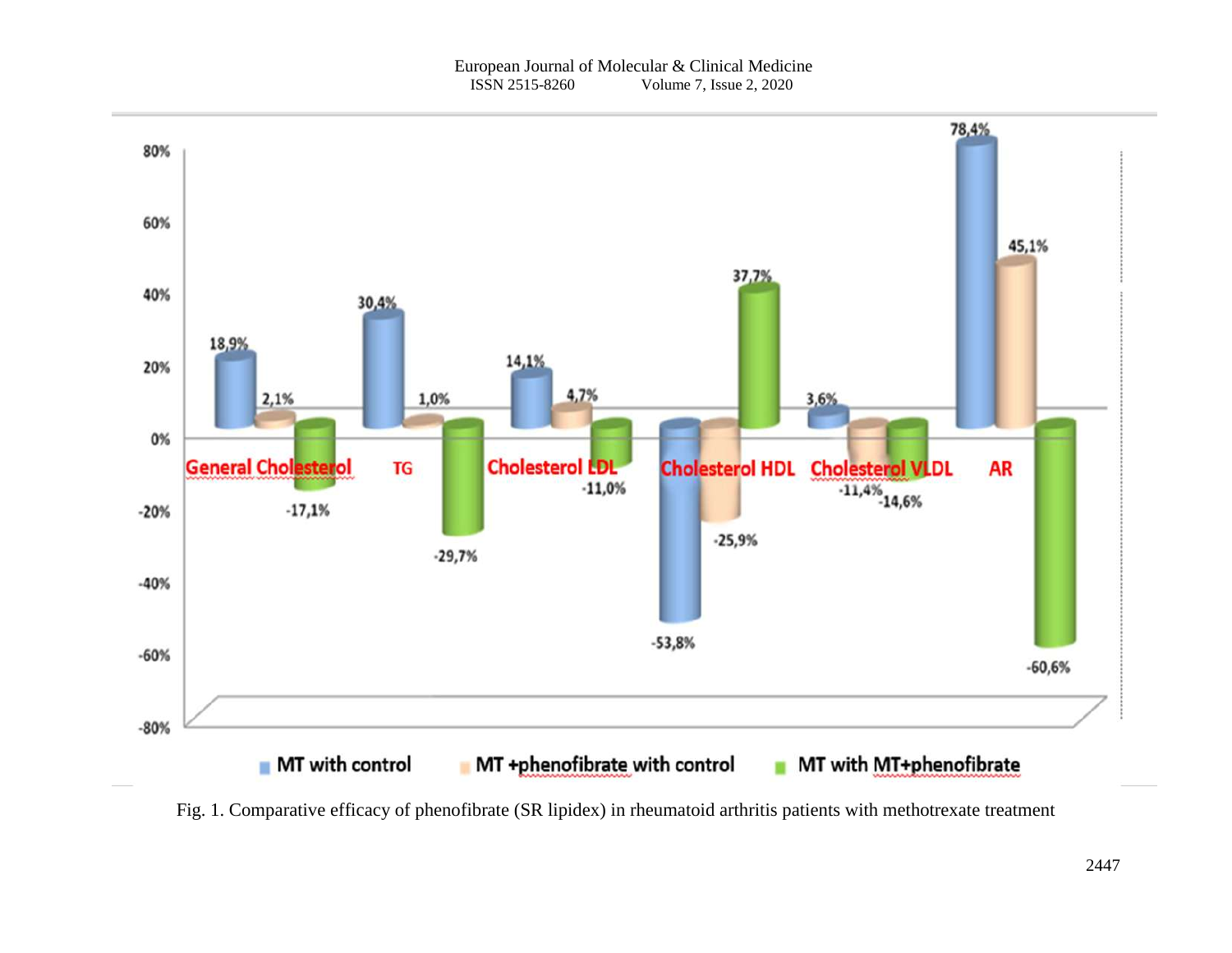It is worth mentioning that the main hypolipidemic effect of lipidex SR is based on a decrease in the synthesis and mobilization of free fatty acids, as well as a decrease in General cholesterol and an increase in Cholesterol HDL.

### **Conclusion**.

Thus, in RA patients of young age when using MT there is a reliable increase in the level of Tg, Cholesterol VLDL, a decrease in Cholesterol HDL with an increase in the atherogenicity coefficient, which indicates the proatherogenic effect of the MT base drug against the background of a pronounced fatty hepatosis of the liver.

Correction of lipid disorders in RA patients against the background of MT treatment should be carried out not so much from the point of view of clinical lipidology as from the point of prevention of cardiovascular diseases.

Fibrates have a favorable effect on all components of atherogenic dyslipidemia and can reduce the risk of cardiovascular disasters in RA.

### **Reference:**

- [1] Nasonova EL, editor. Russian Clinical Recommendations. Rheumatology. Moscow: GOTAR-Media; 2017.p. 464.
- [2] Dadoun S, Zeboulon-Ktorza N, Combescure C, et al. Mortality in rheumatoid arthritis over the last fifty years: systematic review and meta-analysis. Joint Bone Spine. 2013 Jan;80(1):29-33. Doi: 10.1016/j.jbspin.2012.02.005. Epub 2012 Mar 27.
- [3] Liao K P. Cardiovascular disease in patients with rheumatoid arthritis. Trends Cardiovasc Med. 2017 Feb;27(2):136-140. doi: 10.1016/j.tcm.2016.07.006. Epub 2016 Aug 3.
- [4] Navarro-Millan I, Charles-Schoeman C, Yang S, et al. Changes in lipoproteins associated with treatment with methotrexate or combination therapy in early rheumatoid arthritis: results from the TEAR trial. Arthritis Rheum. 2013;65(6):1430-8. doi: 10/1002/art.37916 12
- [5] Novikova DS, Popkova TV, Kirillova IG, et al. Cardiovascular risk assessment in patients with early rheumatoid arthritis within the REMARCA study: Preliminary data. Rheumatology Science and Practice. 2015;53(1):24-31. Doi: 10/14412/1995-4484-2015-24- 31
- [6] Capatano AL, Graham I, de Backer G, et al. 2016 ESC/EAS Guidelines for the Management of Dyslipidaemias: The task Force for the Management of Dyslipidaemias of the European Society of Cardiology (ESC) and European Atherosclerosis Society (EAS) developed with the special contribution of the European Assocciation for Cardiovascular Prevention & Rehabilitation (EACPR). *Atherosclerosis.* 2016 Oct;253: 281-344.doi:10.1016/j. atherosclerosis.2016.08.018
- [7] Choy E., Ganeshalingam K, Semb AG, et al. Cardiovascular risk in rheumatoid arthritis: recent advances in the understanding of the pivotal role of inflammation, risk predictors and the impact of treatment. Rheumatology (Oxford). 2014 Dec;53(12):2143-54. Doi: 10.1253/circj. Cj-08-0492
- [8] Shirinsky IV, Kozlov VA, Shirinsky VS. The use of statins, a new approach to the treatment of autoimmune diseases. *Vestnik RAMN = Annals of the Russian Academy of medical Sciences, 2009, Vol. 2, pp.26-32*.
- [9] Fayziyev Shokhrud Farmonovich Medical law and features of legal relations arising in the provision of medical services. International journal of pharmaceutical research Volume 11, Issue 3, July - Sept, 2019 P. 1197-1200 doi:10.31838/ijpr/2019.11.03.088